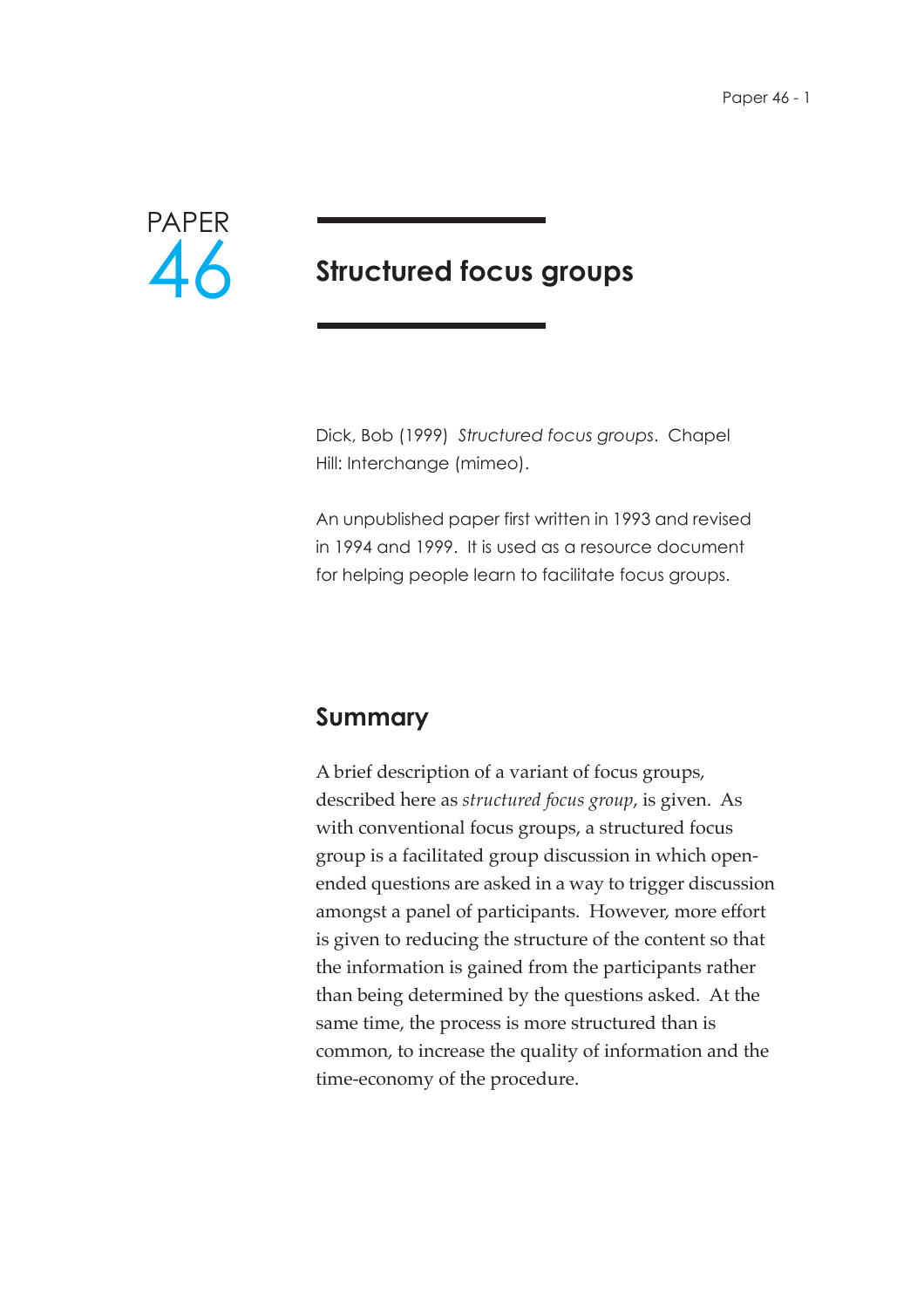Focus groups, or focussed group interviews, are facilitated group discussions in which an interviewer asks a series of questions of a group. The group members then provide a response to the question, and a discussion ensues. These groups are a method particularly suited to preliminary research where some time-economy is a need, and where a more structured approach may be premature. It is common for the group session to be audio-taped (or sometimes videotaped) for later analysis, though that is not my preferred option.

*Structured* focus groups share with convergent interviewing the use of a structured process and unstructured content. They start in an open-ended fashion with the minimal questions that will keep the group members participating. By starting with very general questions, and little guidance about the topic from the facilitator, the provide some protection from allowing the questions you ask to limit the answers you get. The process, on the other hand, is structured. This gives a higher quality of information and more efficient use of time. In fact, the same logic underlies much of both convergent interviewing and structured focus groups. You may therefore find it useful to peruse a description of convergent interviewing to supplement this brief document.

The process described is reasonably robust in inexperienced hands. A more skilled facilitator will get better information by asking better probe questions and by making more efficient use of time. Even in the hands of an inexperienced facilitator, however, the process will usually yield good quality information.

In the form described here, preparation is needed. However, as most of the important differences with structured focus groups are in the group session itself, that is the main emphasis of this description. Detailed descriptions of conventional focus groups are available in a number of works. In particular, Sage publishers have brought out a number of high-quality works on focus groups as a qualitative research tool. The bibliography lists three of them.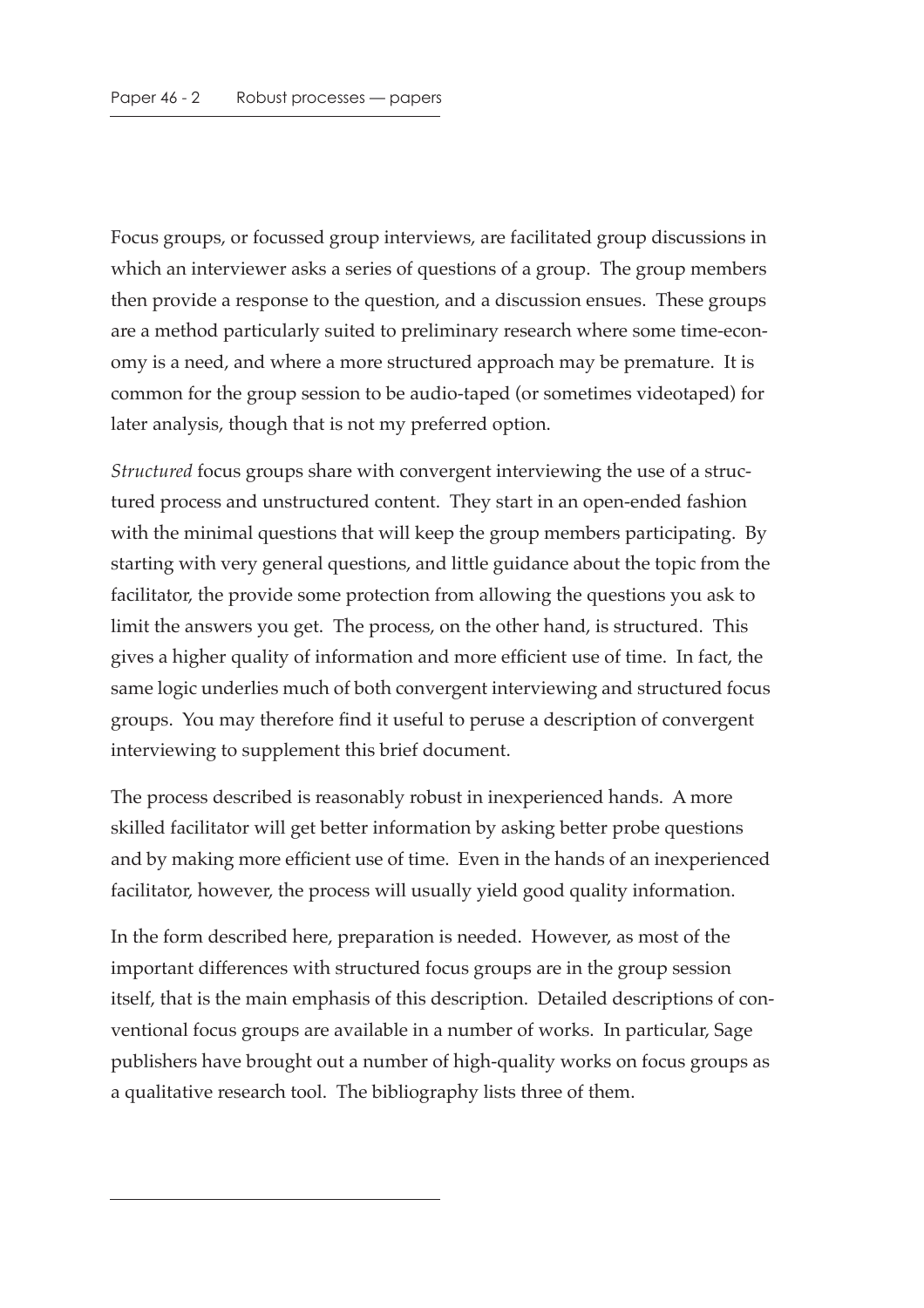The preparation for a focus group includes ...

- design the questions to be used in the different phases of the group;
- identify the population, and draw up a sample of people from it; in general a maximum diversity sample will usually give better information than a random sample for a particular group size;

The group session for a structured focus group can be regarded as having four phases..

- an introduction;
- a question to tap contextual information;
- questions to tap the key information required; and
- probe questions for follow-up or to elicit more specific information.

There will also be follow-up work, typically writing a report and circulating it to interested people.

The design allows for the introduction of other information for which a response is wanted. This is fed into the conversation part-way through the process. It may come, for example, from prior focus groups, or from a previous round of convergent interviews. On other occasions it may consist of plans or the like for which you would like a reaction from focus group members.

A step by step description follows ...

#### **A. Preparation**

 1 It is a great help if, prior to the focus group, you have a chance to meet participants face-to-face. They will then be more at ease when the focus group is held. You can also explain to them the purpose of the focus group, and what will be done with any information which emerges from it.

At this stage you may or may not want to tell them what questions will be asked. Giving them prior notice allows them to think about the issues ahead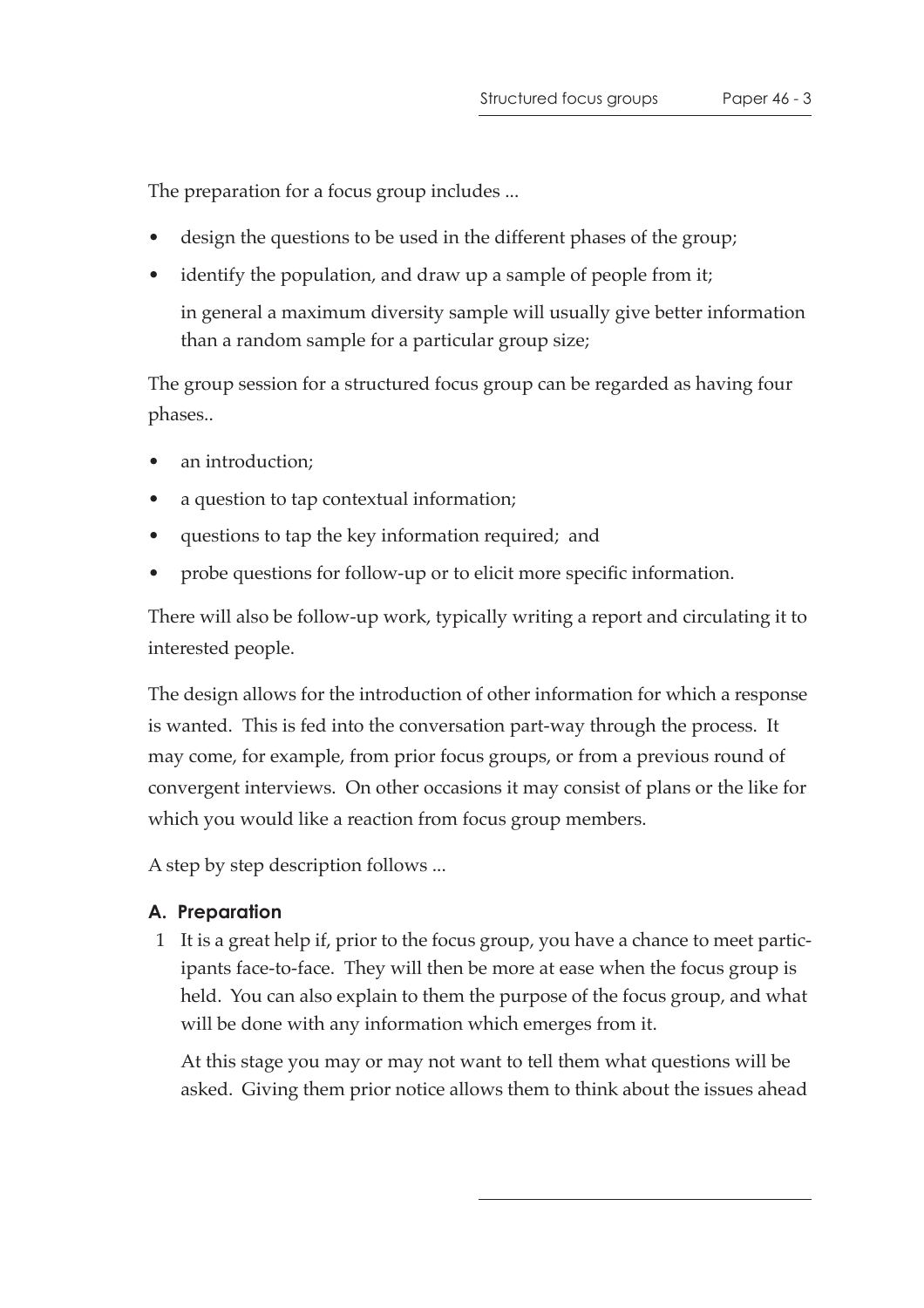of time. It may also mean that they attend the focus group with their mind already made up; if so, you lose the benefits of cross-fertilisation between participants.

 2 I assume that you have chosen the venue to be comfortable, and to offer visual and aural privacy. If group members do not know each other, try to create an informal atmosphere where they are encouraged to talk to each other. It can help to have coffee or orange juice available. Greet them as they arrive, and provide some introductions to get them talking.

#### **B. Introduction**

 3 When the actual session starts, begin by introducing yourself. Let them know briefly who you are, and what your role is in this. For example, are you collecting this information on behalf of someone else, or are you the person who needs the information ...

Then provide a brief overview of the session and its purpose ...

- explain the purpose of the focus group, especially the intentions of you and the other people who will be given access to the information;
- provide a brief overview of the process; a few sentences is enough, but allow some time for questions;
- briefly explain what will be done with the information: how it will be analysed, and what it will be used for;
- be clear about whether or not the participants will be identified when the information is passed on to someone else.
- 4 Have a quick round of introductions so that participants have a chance to form a beginning relationship with other participants. Time permitting, it is also helpful to ask them to spend a little time talking to one or two other people -- some relationship with at least one other person will help them to feel less anxious.

Then follow three phases which have a close resemblance. In each, nominal group technique is used to ensure that all participants have a chance to think through the issues and voice their response. A discussion then follows. Finally,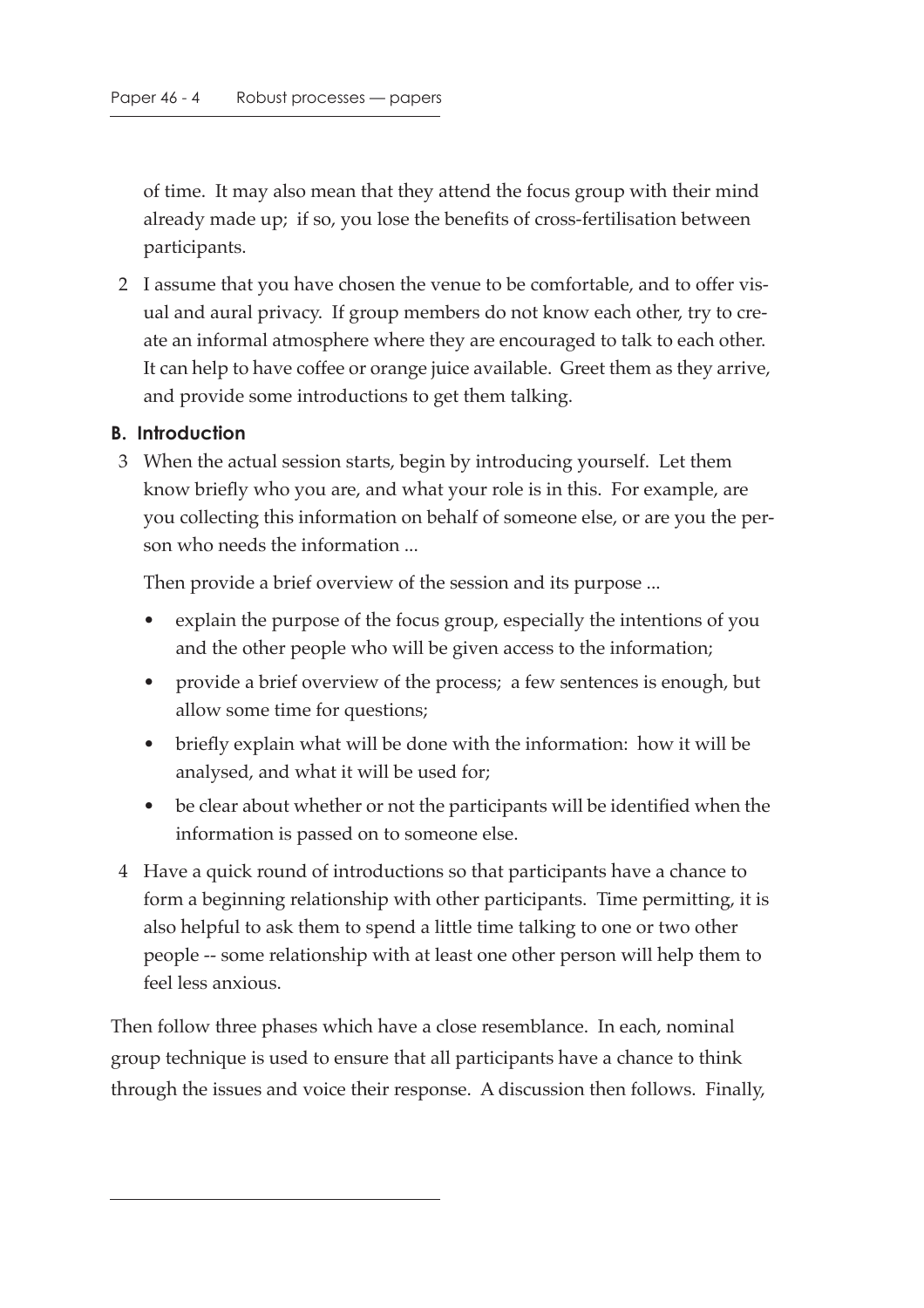participants are asked to agree on the major opinions and themes which emerged. In this way, the information is refined during the different phases, and the participants help in interpreting the information.

#### **C. Contextual information**

The key question or questions are intended to elicit the information that you think you want or need. However, if you focus in too closely you may miss out on something by inadvertently excluding it with your question. The first round of discussion can be set a little broader to ensure that you collect enough contextual information for the more specific information to be interpretable.

So, for example, if your interest is in training programs your contextual questions might address job performance generally. The aim is to trap information which will provide a context for the later phases.

 5 Announce that in this and subsequent phases, you are interested in knowing the range of opinion held by participants. You therefore hope that they will express their own views even when they are not in agreement with other speakers. Say also that this is not intended to be an exercise where they try to persuade others to their own point of view. They will be most help to you if they note the span of opinion, and if they try to ensure that all views are expressed and recorded.

When they have factual information which is relevant to other people's opinions they will be given a chance to offer this. But, again, this is to be offered as information and not persuasion.

- 6 After announcing that people will be given a few minutes to think about the issue, ask your contextual question. Encourage people to take brief notes as an aid to memory. This increases the likelihood that they will speak their own mind and not be unduly directed by the first speaker they hear.
- 7 Announce that everyone in turn will be given a chance to speak. Ask participants to take notes on the variety of opinions offered. Say that they will also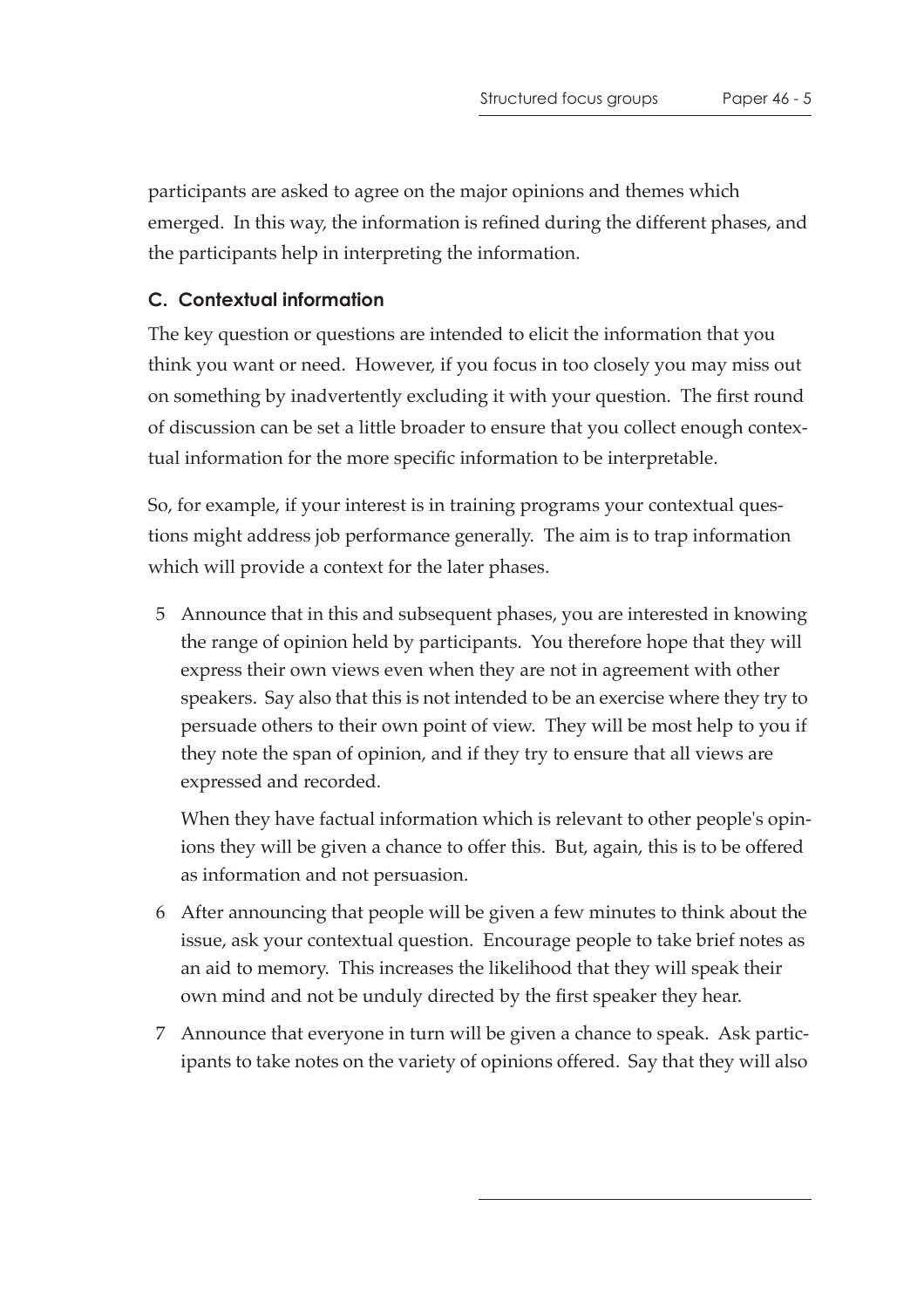be given a chance to ask questions for clarification before an open discussion proceeds.

Then invite each person in turn to offer two or three sentences.

After everyone who wishes to speak has said something, allow a few minutes for questions for clarification. No debate is allowed: this is merely to give people a better chance to understand each other before the discussion begins. Supportively and gently correct anyone who either speaks for too long, or tries to debate an issue. As this is the first information collection, what happens here will do much to set the style of the later phases. You have a better chance of collecting good information enjoyably if you can discourage bad habits at this point.

 8 Ask people during the discussion which follows to try to note down the opinions and information which are important. Remind them that you are interested in the *range* of views, and that you don't expect them to reach agreement.

An open discussion is held. As facilitator, concentrate on keeping the discussion going while discouraging people who might otherwise talk too much or debate issues.

If this first discussion is slow starting, try asking people to talk briefly in pairs about their views, and then return to the large-group discussion.

The next step assumes that you will ask the participants to help you interpret the information. It is more usual in conventional focus groups to record the information on tape and analyse it later. I prefer to include the interpretation in the session itself: it is much more time efficient; you have access to more help from the participants in interpreting the information; it helps to make them partners in the activity instead of just informants.

 9 If you are a skilled facilitator, ask people to summarise for you the main ideas to emerge from the discussion. If you are less skilled, you may prefer to write up your own summary and ask people to suggest amendments or additions. Then invite them to help you interpret the information by dis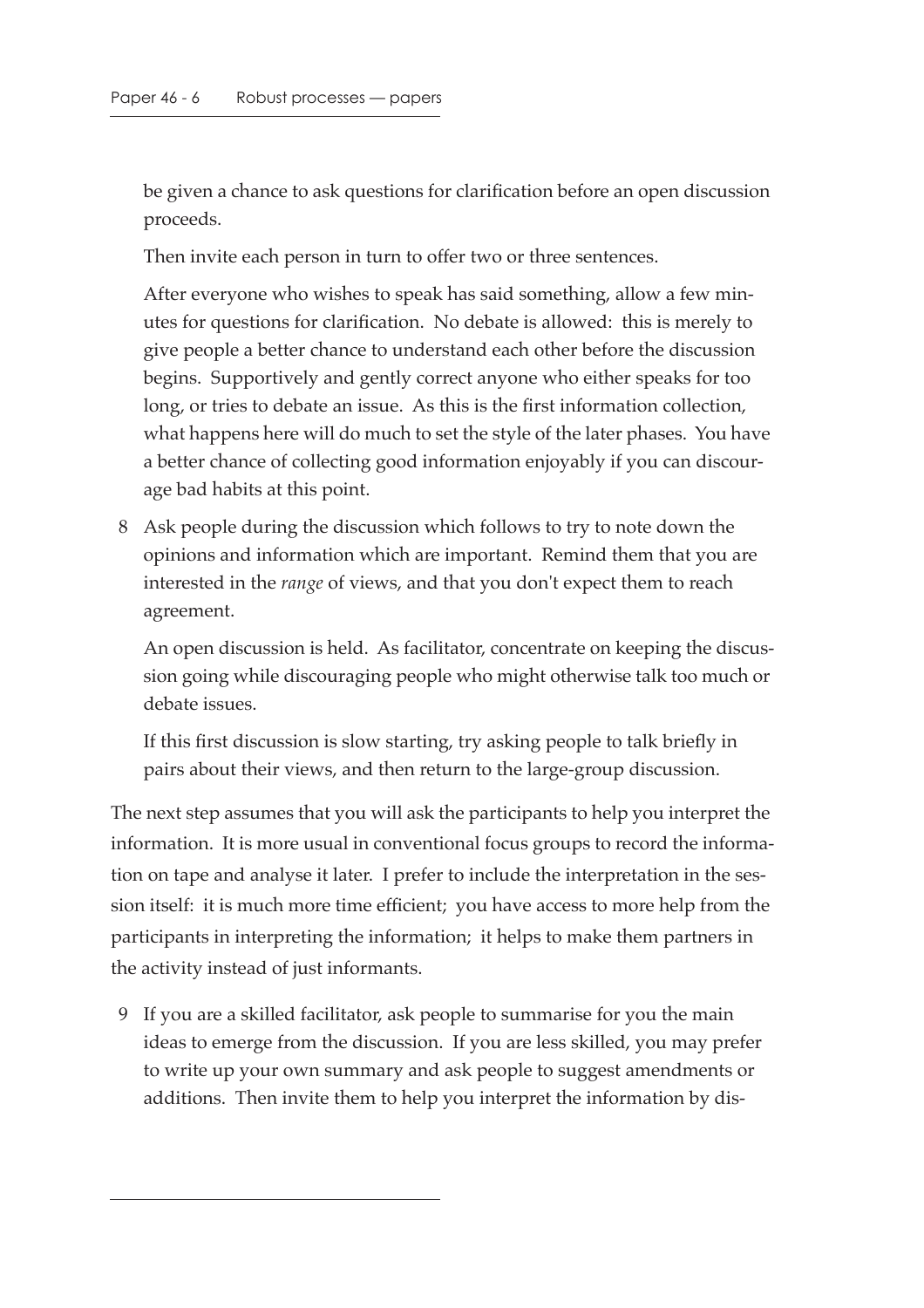cussing what it means. In any event, the summary and interpretation is captured on newsprint.

At this point you may sometimes have to reiterate that it is not a debate, and you are interested in knowing the range of opinions and information.

#### **D. Key information**

This is the heart of the structured focus group, for it is here that you are most likely to collect the most valuable information. Therefore, in your planning, allow the most time for this phase.

The process is almost identical to that for the previous phases. The opening question is different. If you have multiple questions, repeat the process for each of them. You will have planned the question(s) beforehand to ensure that you tap all of the relevant information. However, in the light of the contextual discussion which precedes, you may occasionally find it desirable to reword the question(s) in this phase.

There may also be an extra step during which you feed in results from prior focus groups or other information-collection processes.

- 10 Ask the question.
- 11 Allow individual thinking time, then encourage each participant to give a brief response.
- 12 Open the discussion.
- 13 Capture the summary and interpretation on newsprint.

Then repeat the sequence if you have multiple key questions.

This next step is used only if the structured focus group is part of a larger exercise, and you wish to integrate the information from the other parts. I describe here a brief version. If this is an important part of the process for you then it can be expanded into a complete phase. It is then similar in style to the other information collection phases.